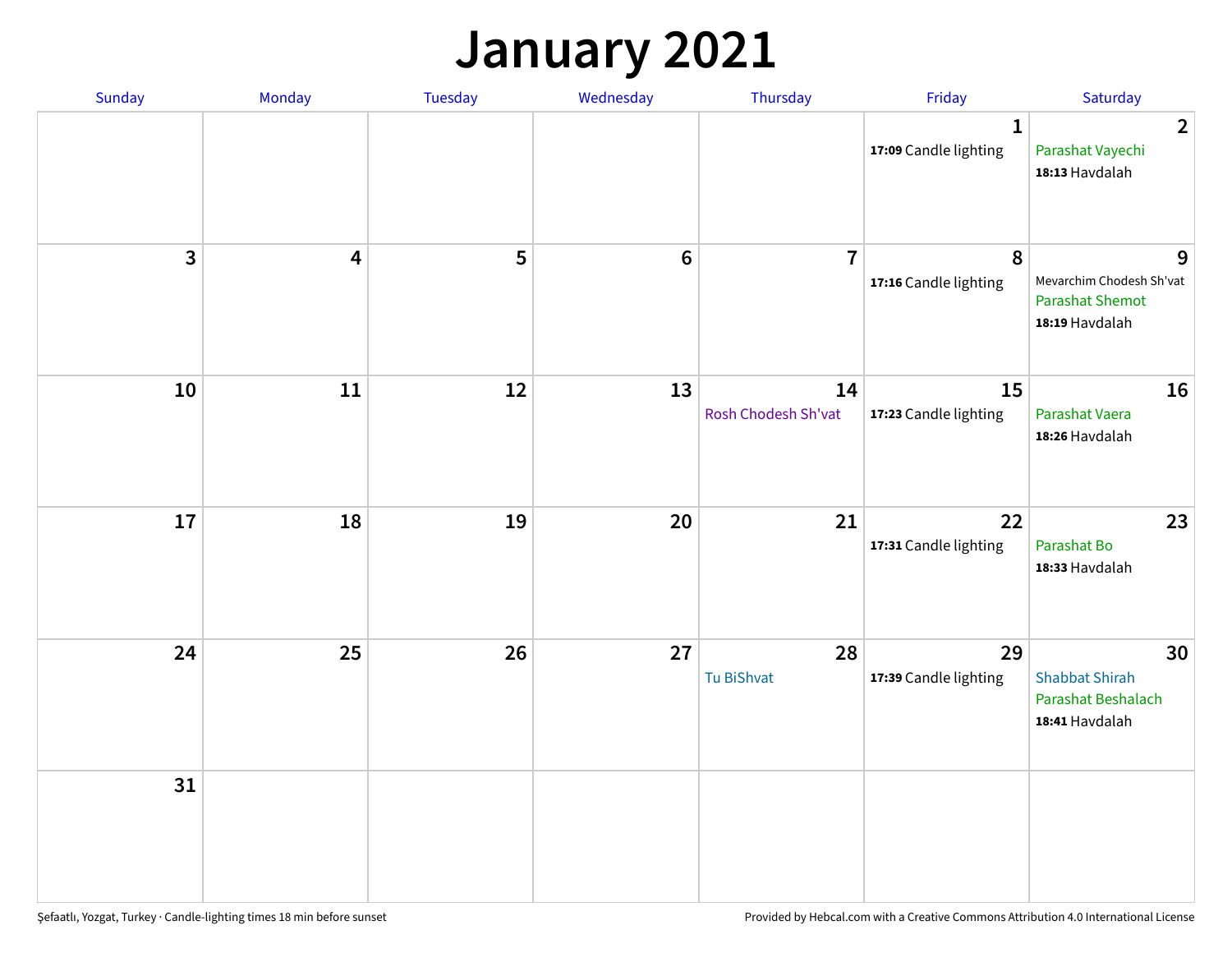# **February 2021**

| Sunday                     | Monday       | Tuesday        | Wednesday | Thursday                                                                          | Friday                                           | Saturday                                                                                   |
|----------------------------|--------------|----------------|-----------|-----------------------------------------------------------------------------------|--------------------------------------------------|--------------------------------------------------------------------------------------------|
|                            | $\mathbf{1}$ | $\overline{2}$ | 3         | 4                                                                                 | 5<br>17:47 Candle lighting                       | $6\phantom{1}6$<br>Mevarchim Chodesh Adar<br>Parashat Yitro<br>18:49 Havdalah              |
| $\overline{7}$             | ${\bf 8}$    | $\mathbf{9}$   | 10        | 11                                                                                | 12<br>Rosh Chodesh Adar<br>17:56 Candle lighting | 13<br><b>Shabbat Shekalim</b><br>Rosh Chodesh Adar<br>Parashat Mishpatim<br>18:56 Havdalah |
| 14                         | 15           | 16             | 17        | 18                                                                                | 19<br>18:04 Candle lighting                      | 20<br><b>Shabbat Zachor</b><br>Parashat Terumah<br>19:04 Havdalah                          |
| 21                         | 22           | 23             | 24        | 25<br>06:00 Fast begins<br>Ta'anit Esther<br>19:02 Fast ends<br><b>Erev Purim</b> | 26<br>Purim<br>18:11 Candle lighting             | 27<br>Parashat Tetzaveh<br>19:11 Havdalah                                                  |
| 28<br><b>Shushan Purim</b> |              |                |           |                                                                                   |                                                  |                                                                                            |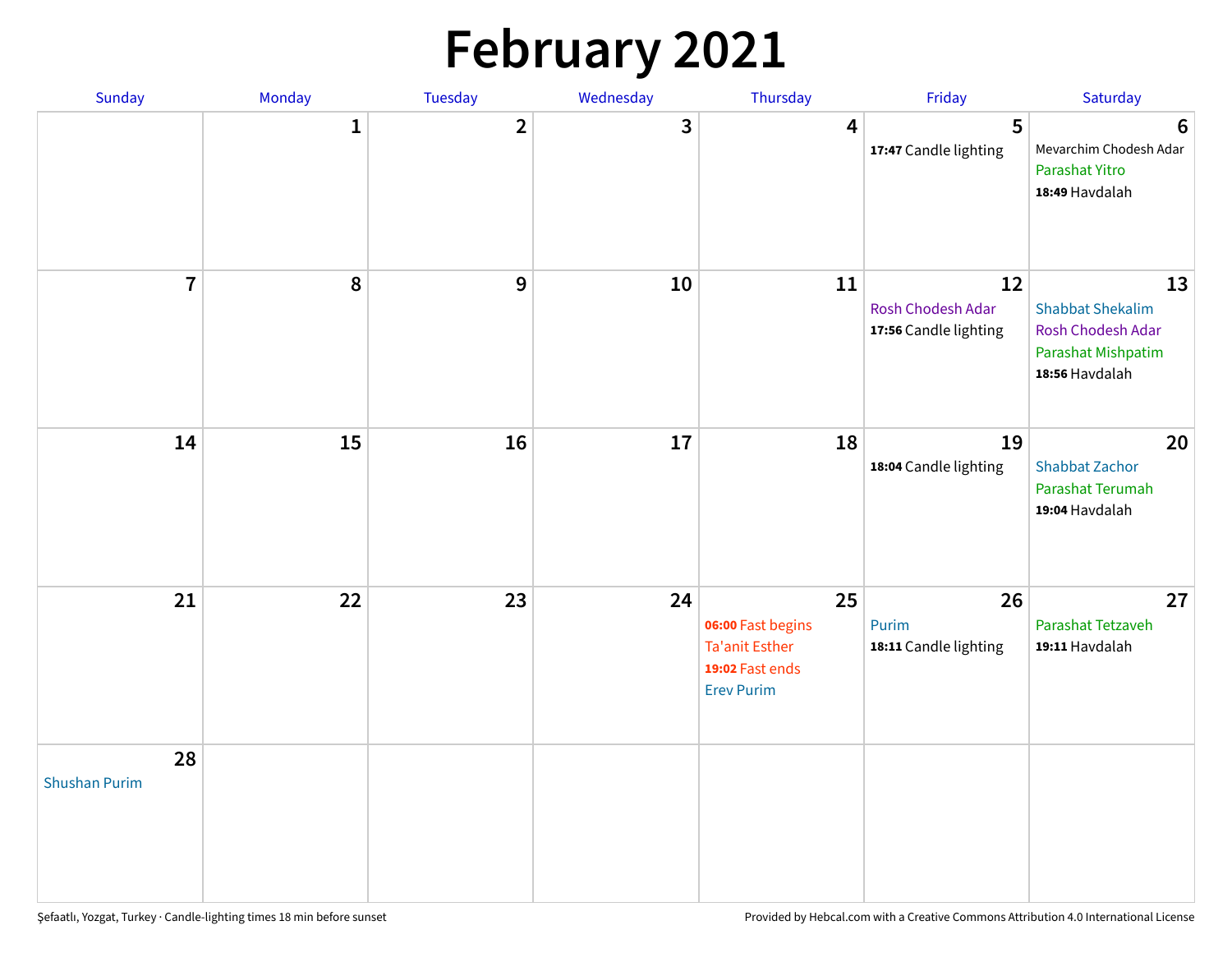## **March 2021**

| Sunday                                  | Monday                                   | Tuesday                 | Wednesday              | Thursday                                                              | Friday                      | Saturday                                                                                                 |
|-----------------------------------------|------------------------------------------|-------------------------|------------------------|-----------------------------------------------------------------------|-----------------------------|----------------------------------------------------------------------------------------------------------|
|                                         | $\mathbf{1}$                             | $\overline{2}$          | 3                      | 4                                                                     | 5<br>18:19 Candle lighting  | $6\phantom{1}6$<br><b>Shabbat Parah</b><br>Parashat Ki Tisa<br>19:18 Havdalah                            |
| $\overline{7}$                          | 8                                        | 9                       | 10                     | 11                                                                    | 12<br>18:26 Candle lighting | 13<br><b>Shabbat HaChodesh</b><br>Mevarchim Chodesh Nisan<br>Parashat Vayakhel-Pekudei<br>19:26 Havdalah |
| 14<br><b>Rosh Chodesh Nisan</b>         | 15                                       | 16                      | 17                     | 18                                                                    | 19<br>18:33 Candle lighting | 20<br>Parashat Vayikra<br>19:33 Havdalah                                                                 |
| 21                                      | 22                                       | 23<br>Yom HaAliyah      | 24                     | 25<br>05:16 Fast begins<br><b>Ta'anit Bechorot</b><br>19:31 Fast ends | 26<br>18:40 Candle lighting | 27<br><b>Shabbat HaGadol</b><br><b>Erev Pesach</b><br><b>Parashat Tzav</b><br>19:40 Candle lighting      |
| 28<br>Pesach I<br>19:41 Candle lighting | 29<br><b>Pesach II</b><br>19:42 Havdalah | 30<br>Pesach III (CH"M) | 31<br>Pesach IV (CH"M) |                                                                       |                             |                                                                                                          |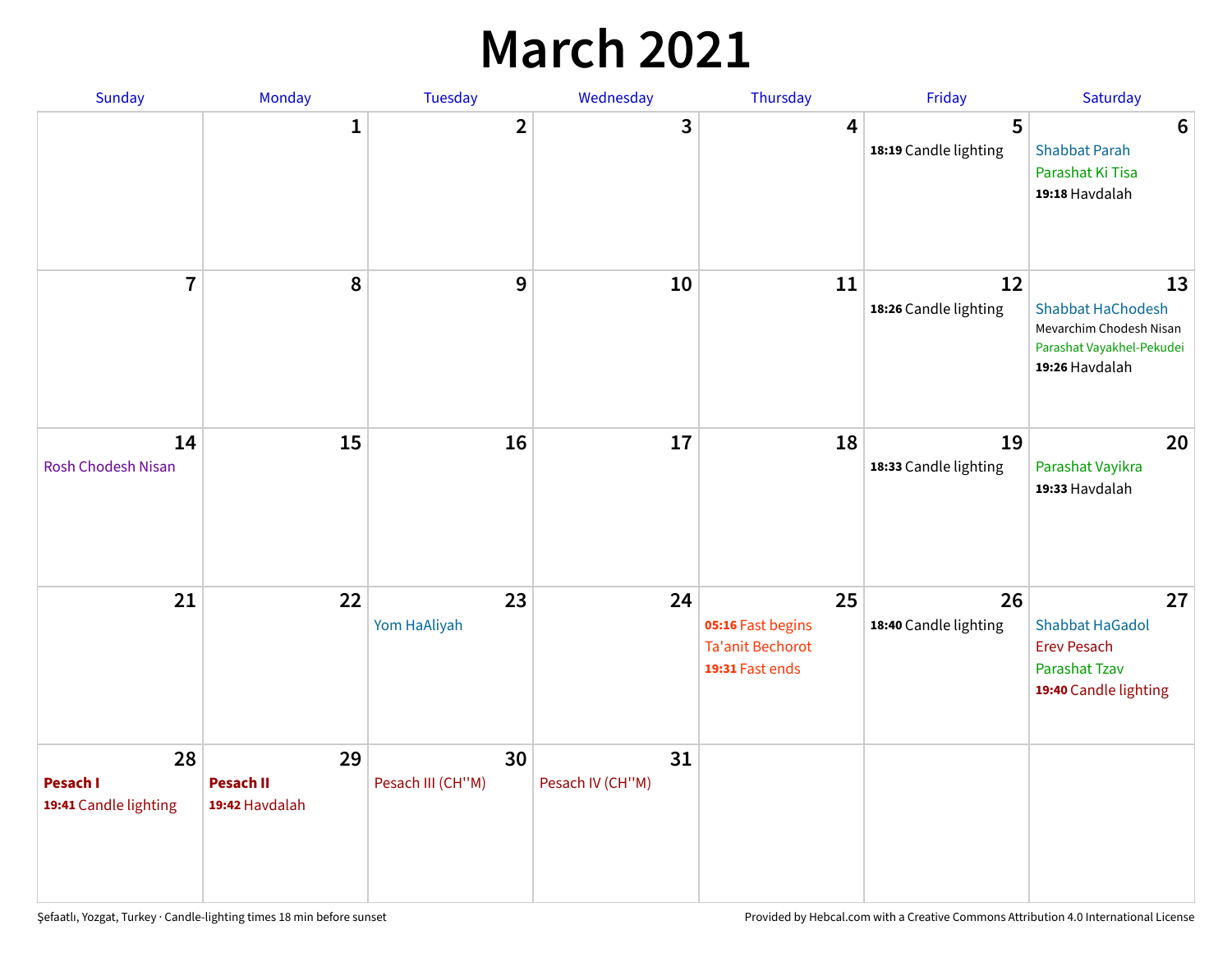# **April 2021**

| Sunday                                                          | Monday                    | <b>Tuesday</b>           | Wednesday               | Thursday                        | Friday                                                      | Saturday                                                           |
|-----------------------------------------------------------------|---------------------------|--------------------------|-------------------------|---------------------------------|-------------------------------------------------------------|--------------------------------------------------------------------|
|                                                                 |                           |                          |                         | $\mathbf{1}$<br>Pesach V (CH"M) | $\overline{2}$<br>Pesach VI (CH"M)<br>18:47 Candle lighting | 3<br><b>Pesach VII</b><br>19:47 Candle lighting                    |
| $\overline{\mathbf{4}}$<br><b>Pesach VIII</b><br>19:49 Havdalah | 5                         | $6\phantom{1}6$          | $\overline{\mathbf{r}}$ | 8<br>Yom HaShoah                | 9<br>18:54 Candle lighting                                  | 10<br>Mevarchim Chodesh Iyyar<br>Parashat Shmini<br>19:55 Havdalah |
| 11                                                              | 12<br>Rosh Chodesh Iyyar  | 13<br>Rosh Chodesh Iyyar | 14<br>Yom HaZikaron     | 15<br>Yom HaAtzma'ut            | 16<br>19:01 Candle lighting                                 | 17<br>Parashat Tazria-Metzora<br>20:03 Havdalah                    |
| 18                                                              | 19                        | 20                       | 21                      | 22                              | 23<br>19:08 Candle lighting                                 | 24<br>Parashat Achrei Mot-Kedoshim<br>20:10 Havdalah               |
| 25                                                              | 26<br><b>Pesach Sheni</b> | 27                       | 28                      | 29                              | 30<br>Lag BaOmer<br>19:15 Candle lighting                   |                                                                    |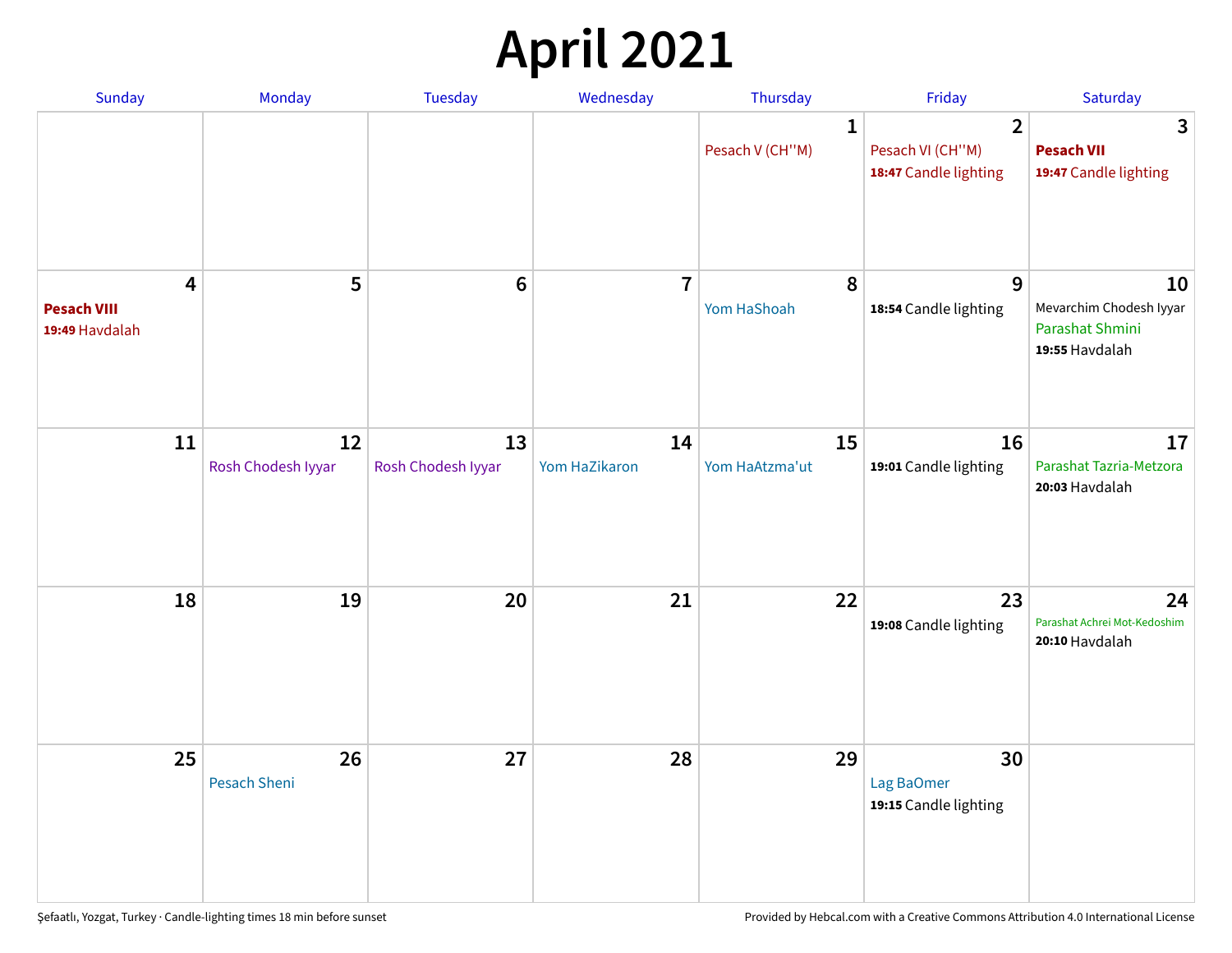#### **May 2021**

| Sunday                                             | Monday                                          | <b>Tuesday</b>                            | Wednesday                       | Thursday        | Friday                                  | Saturday                                                                    |
|----------------------------------------------------|-------------------------------------------------|-------------------------------------------|---------------------------------|-----------------|-----------------------------------------|-----------------------------------------------------------------------------|
|                                                    |                                                 |                                           |                                 |                 |                                         | 1<br><b>Parashat Emor</b><br>20:18 Havdalah                                 |
| $\overline{2}$                                     | $\overline{\mathbf{3}}$                         | 4                                         | 5                               | $6\phantom{1}6$ | $\overline{7}$<br>19:22 Candle lighting | 8<br>Mevarchim Chodesh Sivan<br>Parashat Behar-Bechukotai<br>20:26 Havdalah |
| 9                                                  | 10<br>Yom Yerushalayim                          | 11                                        | 12<br><b>Rosh Chodesh Sivan</b> | 13              | 14<br>19:29 Candle lighting             | 15<br>Parashat Bamidbar<br>20:34 Havdalah                                   |
| 16<br><b>Erev Shavuot</b><br>19:31 Candle lighting | 17<br><b>Shavuot I</b><br>20:36 Candle lighting | 18<br><b>Shavuot II</b><br>20:37 Havdalah | 19                              | 20              | 21<br>19:35 Candle lighting             | 22<br><b>Parashat Nasso</b><br>20:41 Havdalah                               |
| 23                                                 | 24                                              | 25                                        | 26                              | 27              | 28<br>19:41 Candle lighting             | 29<br>Parashat Beha'alotcha<br>20:48 Havdalah                               |
| 30                                                 | 31                                              |                                           |                                 |                 |                                         |                                                                             |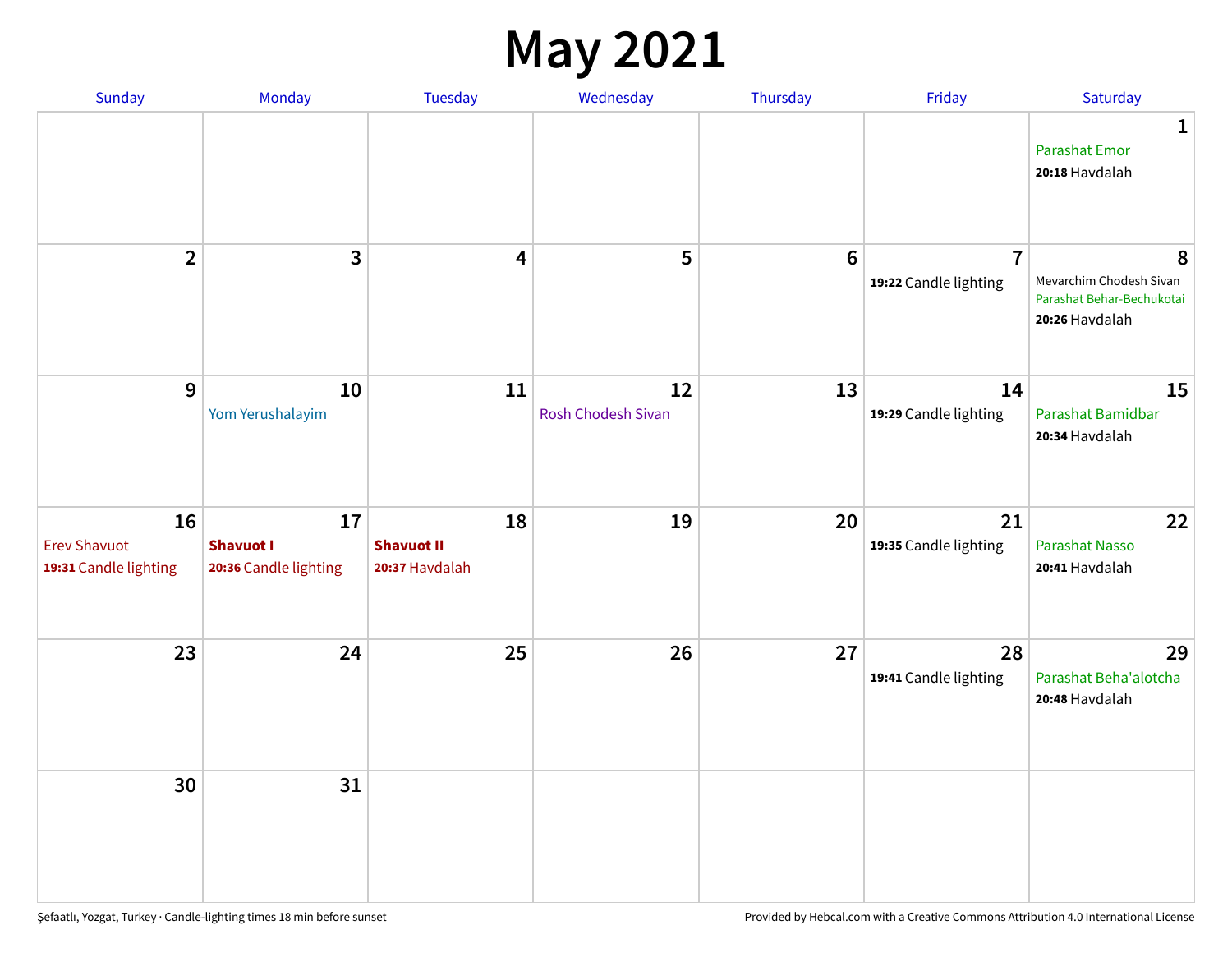#### **June 2021**

| Sunday                                                           | Monday         | Tuesday      | Wednesday    | Thursday                 | Friday                                                   | Saturday                                                           |
|------------------------------------------------------------------|----------------|--------------|--------------|--------------------------|----------------------------------------------------------|--------------------------------------------------------------------|
|                                                                  |                | $\mathbf{1}$ | $\mathbf{2}$ | $\mathbf{3}$             | $\overline{\mathbf{4}}$<br>19:46 Candle lighting         | 5<br>Mevarchim Chodesh Tamuz<br>Parashat Sh'lach<br>20:53 Havdalah |
| $\boldsymbol{6}$                                                 | $\overline{7}$ | 8            | 9            | 10<br>Rosh Chodesh Tamuz | 11<br><b>Rosh Chodesh Tamuz</b><br>19:50 Candle lighting | 12<br>Parashat Korach<br>20:58 Havdalah                            |
| 13                                                               | 14             | 15           | 16           | 17                       | 18<br>19:52 Candle lighting                              | 19<br><b>Parashat Chukat</b><br>21:00 Havdalah                     |
| 20                                                               | 21             | 22           | 23           | 24                       | 25<br>19:54 Candle lighting                              | 26<br>Parashat Balak<br>21:01 Havdalah                             |
| 27<br>03:31 Fast begins<br><b>Tzom Tammuz</b><br>20:52 Fast ends | 28             | 29           | 30           |                          |                                                          |                                                                    |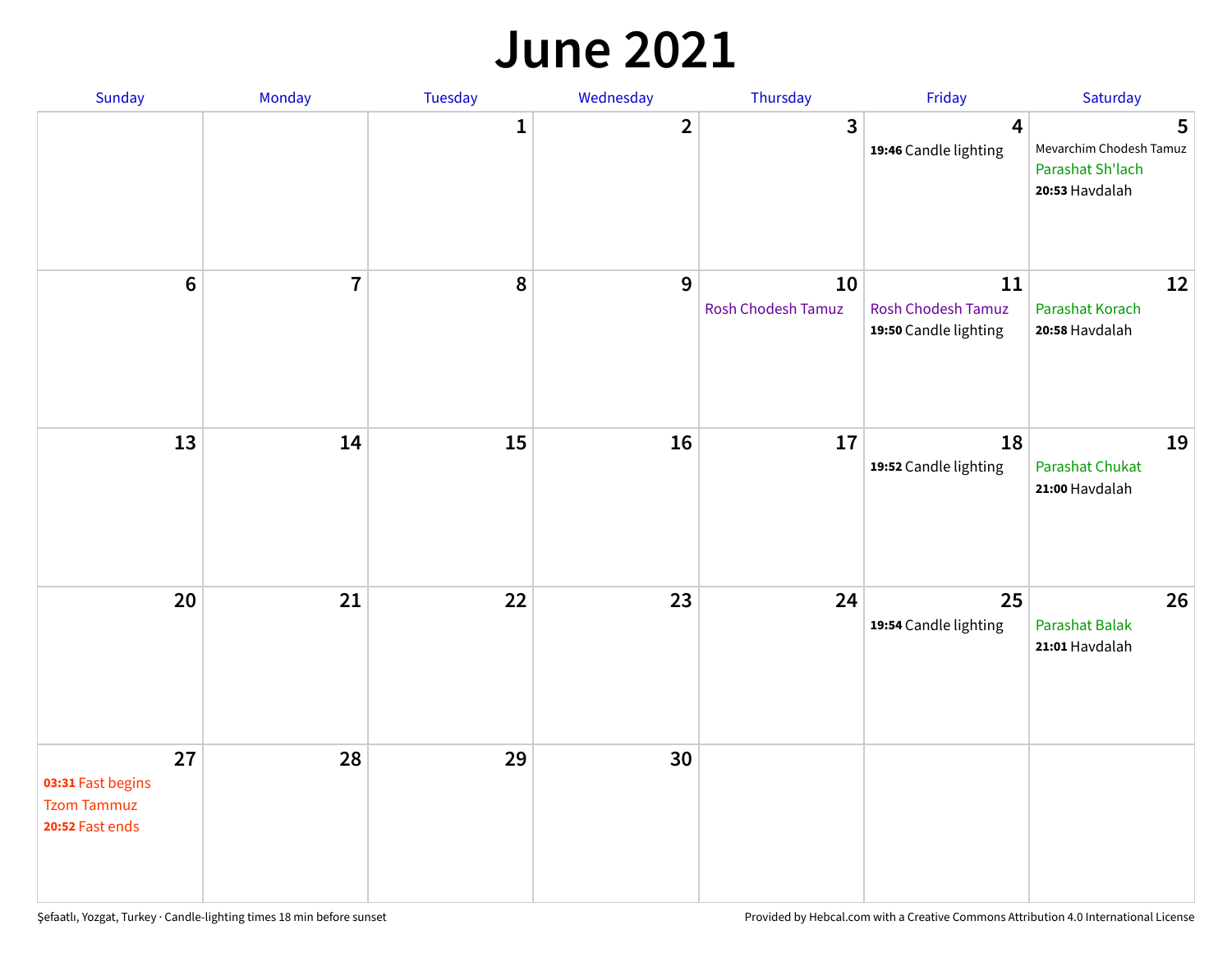# **July 2021**

| Sunday                               | Monday | Tuesday        | Wednesday               | Thursday     | Friday                                  | Saturday                                                                                                          |
|--------------------------------------|--------|----------------|-------------------------|--------------|-----------------------------------------|-------------------------------------------------------------------------------------------------------------------|
|                                      |        |                |                         | $\mathbf{1}$ | $\overline{2}$<br>19:54 Candle lighting | 3<br>Mevarchim Chodesh Av<br><b>Parashat Pinchas</b><br>21:00 Havdalah                                            |
| 4                                    | 5      | $6\phantom{1}$ | $\overline{\mathbf{r}}$ | 8            | 9<br>19:52 Candle lighting              | 10<br>Rosh Chodesh Av<br>Parashat Matot-Masei<br>20:58 Havdalah                                                   |
| 11                                   | 12     | 13             | 14                      | 15           | 16<br>19:48 Candle lighting             | 17<br><b>Shabbat Chazon</b><br>20:06 Fast begins<br>Erev Tish'a B'Av<br><b>Parashat Devarim</b><br>20:53 Havdalah |
| 18<br>Tish'a B'Av<br>20:43 Fast ends | 19     | 20             | 21                      | 22           | 23<br>19:43 Candle lighting             | 24<br>Tu B'Av<br>Shabbat Nachamu<br>Parashat Vaetchanan<br>20:47 Havdalah                                         |
| 25                                   | 26     | 27             | 28                      | 29           | 30<br>19:37 Candle lighting             | 31<br><b>Parashat Eikev</b><br>20:40 Havdalah                                                                     |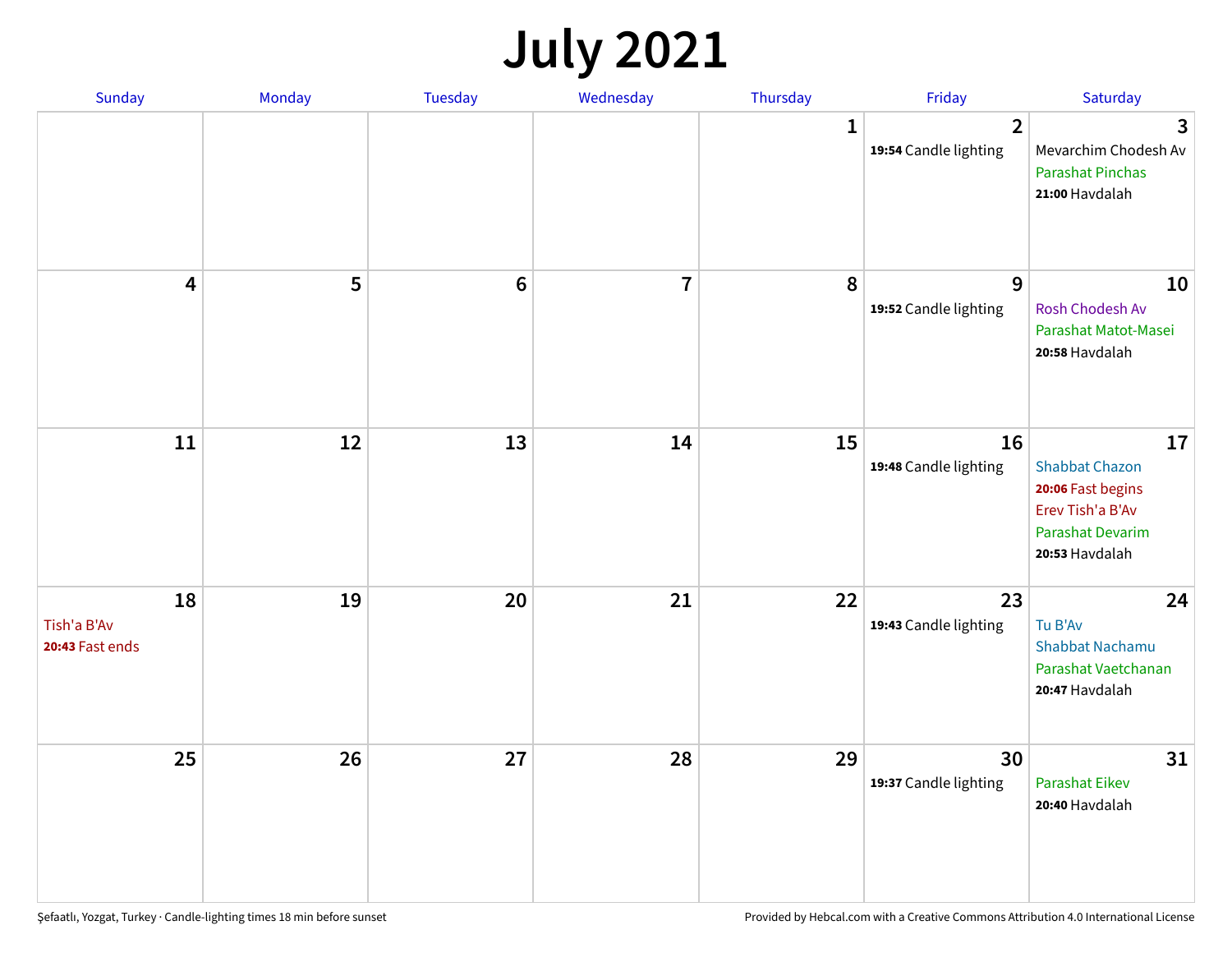# **August 2021**

| Sunday                                       | Monday                                                      | Tuesday | Wednesday               | Thursday | Friday                                    | Saturday                                                                     |
|----------------------------------------------|-------------------------------------------------------------|---------|-------------------------|----------|-------------------------------------------|------------------------------------------------------------------------------|
| $\mathbf{1}$                                 | $\overline{2}$                                              | 3       | $\overline{\mathbf{4}}$ | 5        | $\boldsymbol{6}$<br>19:30 Candle lighting | $\overline{1}$<br>Mevarchim Chodesh Elul<br>Parashat Re'eh<br>20:31 Havdalah |
| $\boldsymbol{8}$<br><b>Rosh Chodesh Elul</b> | $\mathbf{9}$<br>Rosh Hashana LaBehemot<br>Rosh Chodesh Elul | 10      | 11                      | 12       | 13<br>19:21 Candle lighting               | 14<br><b>Parashat Shoftim</b><br>20:21 Havdalah                              |
| 15                                           | 16                                                          | $17\,$  | 18                      | 19       | 20<br>19:11 Candle lighting               | 21<br>Parashat Ki Teitzei<br>20:11 Havdalah                                  |
| 22                                           | 23                                                          | 24      | 25                      | 26       | 27<br>19:01 Candle lighting               | 28<br>Leil Selichot<br>Parashat Ki Tavo<br>20:00 Havdalah                    |
| 29                                           | 30                                                          | 31      |                         |          |                                           |                                                                              |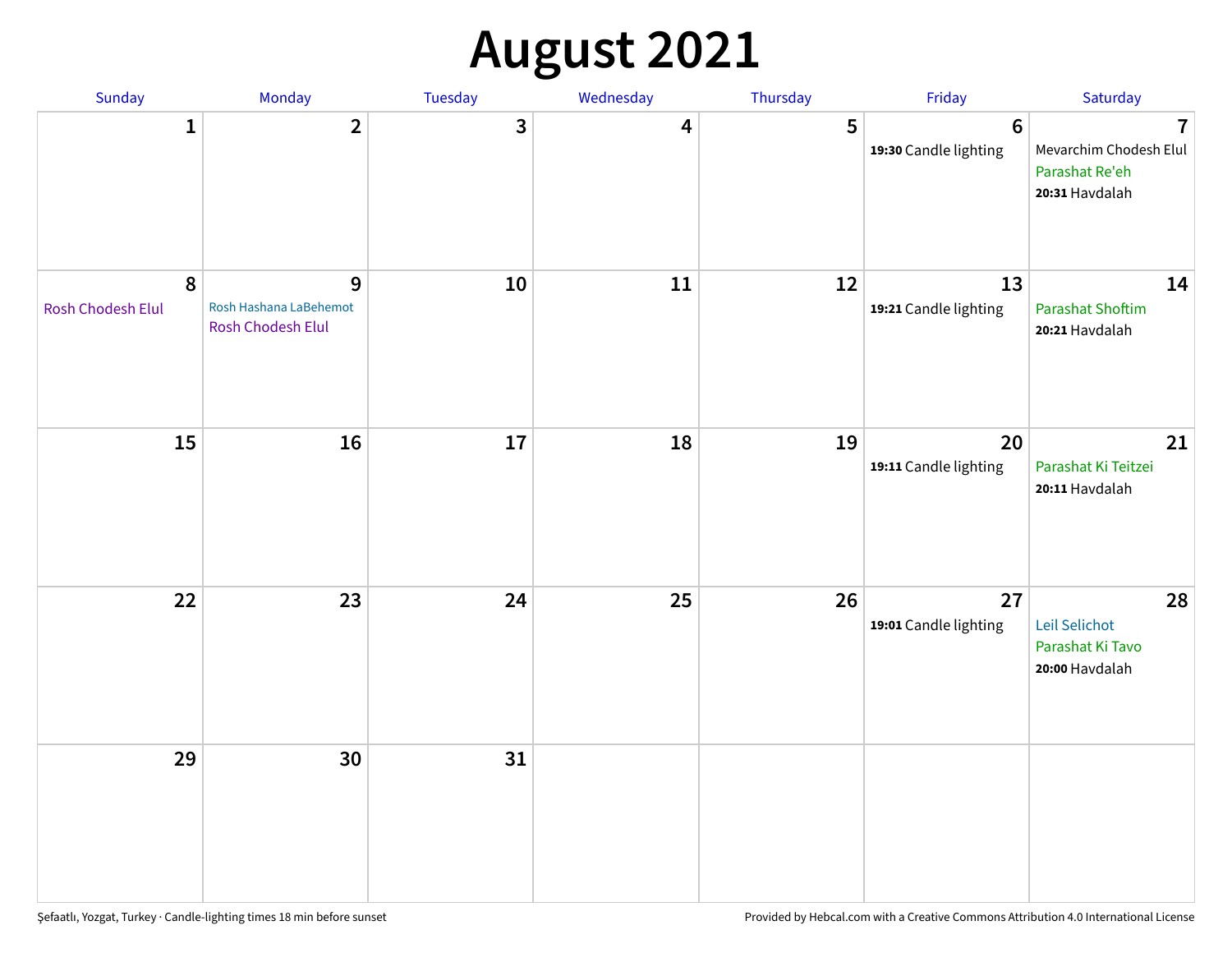# **September 2021**

| <b>Sunday</b>          | Monday                                                        | <b>Tuesday</b>                                               | Wednesday                                             | Thursday                                                          | Friday                                          | Saturday                                                           |
|------------------------|---------------------------------------------------------------|--------------------------------------------------------------|-------------------------------------------------------|-------------------------------------------------------------------|-------------------------------------------------|--------------------------------------------------------------------|
|                        |                                                               |                                                              | 1                                                     | $\overline{2}$                                                    | 3<br>18:50 Candle lighting                      | 4<br>Parashat Nitzavim<br>19:48 Havdalah                           |
| 5                      | $6\phantom{1}6$<br>Erev Rosh Hashana<br>18:46 Candle lighting | $\overline{7}$<br>Rosh Hashana 5782<br>19:43 Candle lighting | 8<br><b>Rosh Hashana II</b><br>19:41 Havdalah         | 9<br>04:55 Fast begins<br><b>Tzom Gedaliah</b><br>19:32 Fast ends | 10<br>18:39 Candle lighting                     | 11<br><b>Shabbat Shuva</b><br>Parashat Vayeilech<br>19:36 Havdalah |
| 12                     | 13                                                            | 14                                                           | 15<br><b>Erev Yom Kippur</b><br>18:31 Candle lighting | 16<br><b>Yom Kippur</b><br>19:28 Havdalah                         | 17<br>18:28 Candle lighting                     | 18<br>Parashat Ha'Azinu<br>19:25 Havdalah                          |
| 19                     | 20<br><b>Erev Sukkot</b><br>18:23 Candle lighting             | 21<br><b>Sukkot I</b><br>19:20 Candle lighting               | 22<br><b>Sukkot II</b><br>19:18 Havdalah              | 23<br>Sukkot III (CH"M)                                           | 24<br>Sukkot IV (CH"M)<br>18:16 Candle lighting | 25<br>Sukkot V (CH"M)<br>19:13 Havdalah                            |
| 26<br>Sukkot VI (CH"M) | 27<br>Sukkot VII (Hoshana Raba)<br>18:11 Candle lighting      | 28<br><b>Shmini Atzeret</b><br>19:08 Candle lighting         | 29<br><b>Simchat Torah</b><br>19:06 Havdalah          | 30                                                                |                                                 |                                                                    |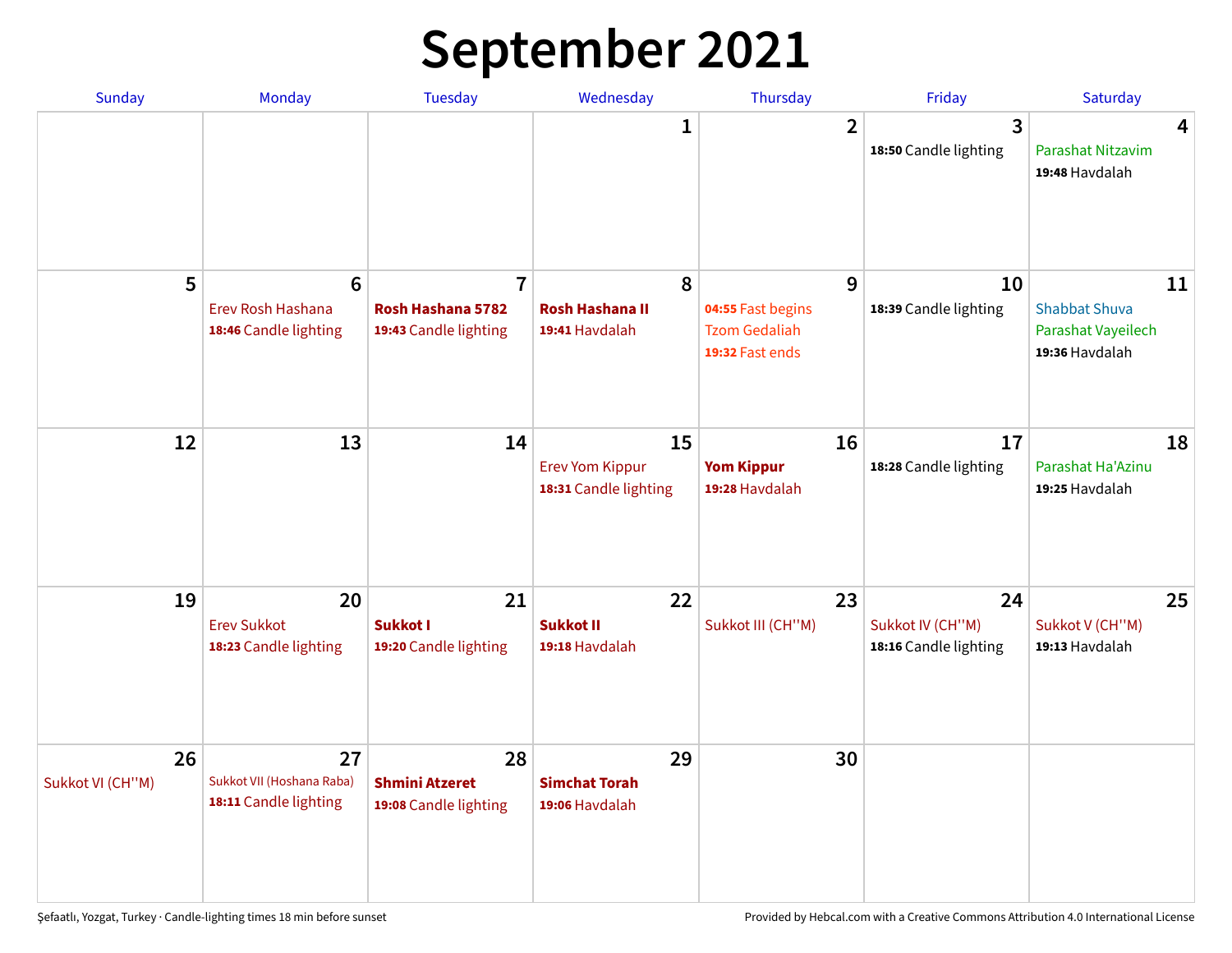### **October 2021**

| Sunday                  | Monday | Tuesday | Wednesday                            | Thursday                                                        | Friday                                | Saturday                                                                                   |
|-------------------------|--------|---------|--------------------------------------|-----------------------------------------------------------------|---------------------------------------|--------------------------------------------------------------------------------------------|
|                         |        |         |                                      |                                                                 | $\mathbf{1}$<br>18:05 Candle lighting | $\overline{2}$<br>Mevarchim Chodesh Cheshvan<br><b>Parashat Bereshit</b><br>19:02 Havdalah |
| $\overline{\mathbf{3}}$ | 4      | 5       | $\bf 6$<br>Rosh Chodesh Cheshvan     | $\overline{7}$<br>Rosh Chodesh Cheshvan   17:54 Candle lighting | 8                                     | 9<br><b>Parashat Noach</b><br>18:51 Havdalah                                               |
| 10                      | 11     | 12      | 13<br>Yom HaAliyah School Observance | 14                                                              | 15<br>17:43 Candle lighting           | 16<br>Parashat Lech-Lecha<br>18:41 Havdalah                                                |
| 17                      | 18     | 19      | 20                                   | 21                                                              | 22<br>17:33 Candle lighting           | 23<br>Parashat Vayera<br>18:31 Havdalah                                                    |
| 24                      | 25     | 26      | 27                                   | 28                                                              | 29<br>17:24 Candle lighting           | 30<br>Mevarchim Chodesh Kislev<br>Parashat Chayei Sara<br>18:23 Havdalah                   |
| 31                      |        |         |                                      |                                                                 |                                       |                                                                                            |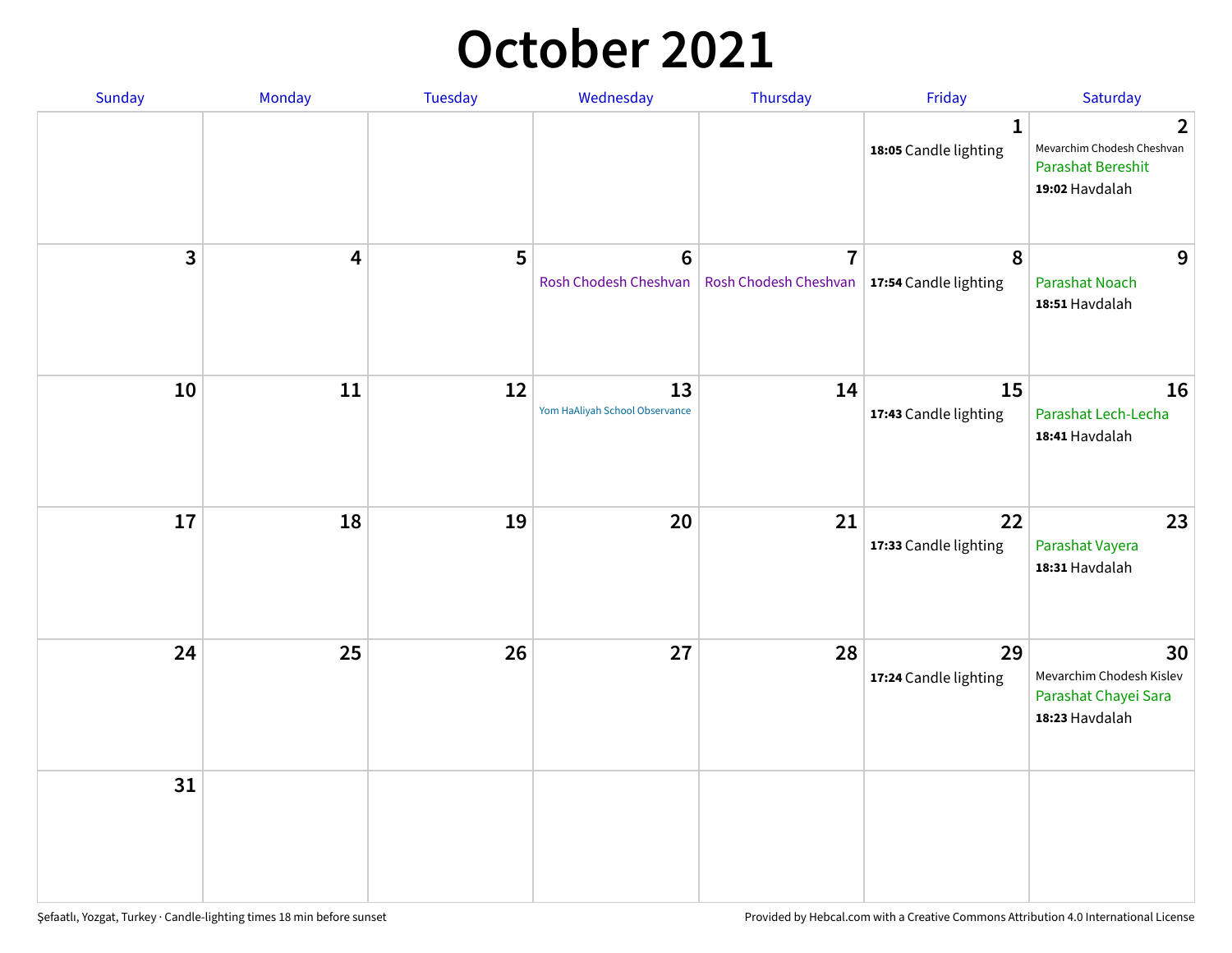#### **November 2021**

| Sunday         | Monday                                                   | Tuesday                         | Wednesday    | Thursday               | Friday                                            | Saturday                                                             |
|----------------|----------------------------------------------------------|---------------------------------|--------------|------------------------|---------------------------------------------------|----------------------------------------------------------------------|
|                | $\mathbf{1}$                                             | $\mathbf{2}$                    | $\mathbf{3}$ | $\overline{4}$<br>Sigd | 5<br>Rosh Chodesh Kislev<br>17:16 Candle lighting | $\boldsymbol{6}$<br><b>Parashat Toldot</b><br>18:16 Havdalah         |
| $\overline{7}$ | 8                                                        | 9                               | $10\,$       | 11                     | 12<br>17:10 Candle lighting                       | 13<br>Parashat Vayetzei<br>18:10 Havdalah                            |
| 14             | 15                                                       | 16                              | 17           | 18                     | 19<br>17:04 Candle lighting                       | 20<br>Parashat Vayishlach<br>18:05 Havdalah                          |
| 21             | 22                                                       | 23                              | 24           | 25                     | 26<br>17:01 Candle lighting                       | 27<br>Mevarchim Chodesh Tevet<br>Parashat Vayeshev<br>18:02 Havdalah |
| 28             | 29<br>17:48 Chanukah: 1 Candle 17:48 Chanukah: 2 Candles | 30<br>17:48 Chanukah: 3 Candles |              |                        |                                                   |                                                                      |